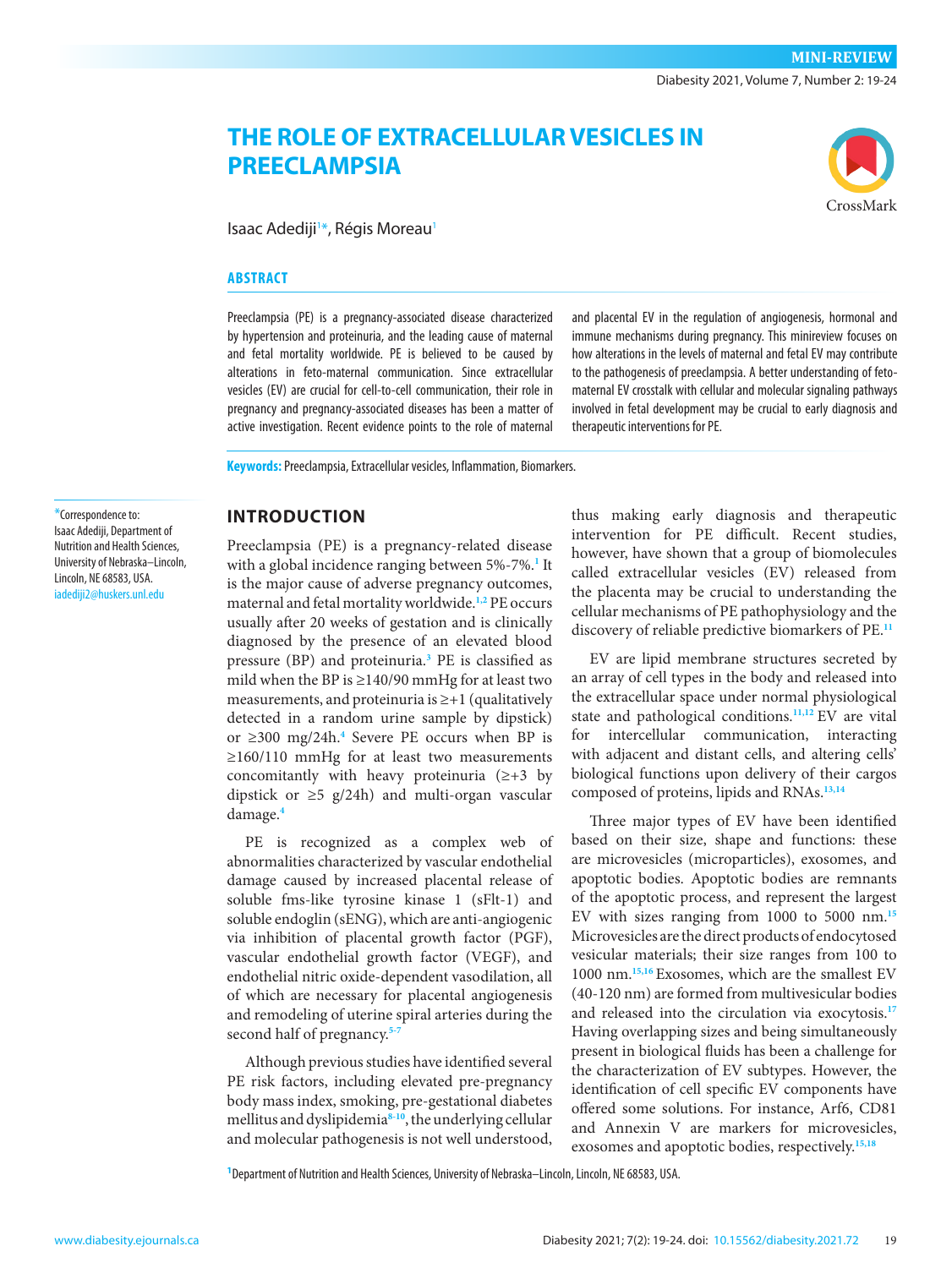The search for reliable predictive and diagnostic markers of PE has benefitted from the characterization of EV. Changes in EV composition in the maternal blood circulation and placenta have been reported during pregnancy-associated diseases. Given the low invasiveness of sampling blood for their characterization and quantification, EV may be key to finding reliable predictive biomarkers for PE. This minireview provides an overview of the role of maternal and placental EV in preeclampsia and discusses their potential as predictive biomarkers of PE.

### **Feto-maternal interaction**

In humans, after fertilization, the blastocyst encapsulated by the zona pellucida emerges within 4 to 6 weeks. This emergence initiates the communication between the embryonic and maternal cells to promote the growth of the embryo. The communication is facilitated by the trophoblasts which are the cells of the outer layer of a blastocyst. More specifically, the formation of the fetomaternal interface is promoted by the two layers of the trophoblasts called syncytiotrophoblast (SCT) and cytotrophoblast (CYTB). Having direct contact with the maternal blood, the syncytiotrophoblast supports the exchange of oxygen, nutrients, wastes and immune factors between the mother and fetus. The cytotrophoblast serves as anchor for chorionic villi and differentiates into another type of epithelial trophoblasts called extravillous trophoblasts (EVT). EVT further establishes the maternalplacental unit and strengthens the connections between the placenta and uterine wall by invading the decidualized uterus, which brings about the remodeling of maternal uterine spiral arteries.**[19](#page-4-3)**

It is believed that uterine receptivity and consequently fetal growth is enhanced by the hormonal and immunological effects of the maternal-placental unit. For instance, a metabolite of estriol called 4-hydroxy catechol is known to mediate blastocyst implantation.**[20](#page-4-4)** Also, EVT invasion evokes the expression of chemokines and their receptors, which are involved in immune regulation. The chemokine receptors, including CXCR4, CXCR7 and CXCL12, are crucial for the formation of the feto-maternal interface, the survival of trophoblastic cells, and they inhibit apoptosis.**[21](#page-4-5)** The decreased expression of these chemokine receptors on the immune cells of women with PE has been reported.**[21](#page-4-5)** It implies that any defect of the human feto-maternal interface arising from inadequate EVT invasion secondarily to chemokine receptor downregulation will impair the remodeling of uterine spiral arteries and

cause abnormal placentation with clinical and biochemical features of PE.

# **Extracellular vesicles during pregnancy and PE**

EV are deemed necessary for the establishment and continuance of pregnancy. Studies have shown that the feto-maternal communications are enhanced by the activities of several EV.**[22](#page-4-6)** In particular, during embryo implantation, the migration of vascular smooth muscle cells, a necessary event for spiral artery remodeling, is promoted by EVT-derived exosomes, which underscores the importance of EV during early pregnancy.**[23](#page-4-7)** Furthermore, the immunosuppressive action of placental EV helps to prevent the rejection of embryo implantation within the uterus by inhibiting the activation of maternal T lymphocytes, macrophages and natural killer cells.**[24](#page-4-8)[,25](#page-4-9)** This role has been attributed to the presence of UL 16 binding protein 5 (ULBP1-5), B7 homolog 3 protein (B7-H3) and human leukocyte antigen-G5 (HLA-G5) isoform on placenta-derived exosomes.**[24-](#page-4-8)[26](#page-4-10)**

Abnormal levels of circulating placental EV are associated with PE ([Figure 1\)](#page-2-0). Recent studies attributed these EV level anomalies to disruption of the placental milieu following hypoxia and oxidative stress, which is characteristic of impaired placentation accompanied by increased release of EV from the SCT as well as changes in EV contents and activity.**[27](#page-4-11)[-30](#page-4-12)** There is evidence that microvesicles from the SCT appear earlier during the first trimester, however, they appear at markedly higher levels in PE than in healthy pregnancies.**[31](#page-4-13)** SCTderived microvesicles attach to macrophages in maternal decidua and upon interaction with SCTproduced fibronectin, macrophages secrete elevated levels of proinflammatory cytokines.**[32](#page-4-14)** In addition, SCT-derived microvesicles support the growth of T-helper-1 (Th-1) cells over that of Th-2 cells in PE resulting in the release of proinflammatory cytokines in the serum, including tumour necrosis factor-alpha (TNF-α), interleukin-1β (IL-1β) and interferon-gamma (IFN- $\gamma$ ), which promote maternal vascular endothelial damage.**[32-](#page-4-14)[37](#page-4-15)** Hence, these EV promote chronic inflammation observed in PE, and the concomitant detection of EV and pro-inflammatory cytokines during the early stage of pregnancy would be invaluable in predicting PE.

# **Roles of EV anti-angiogenic factors in PE**

Adequate angiogenesis is essential for the implantation and sustenance of conceptus in the early stage of gestation. PE is characterized by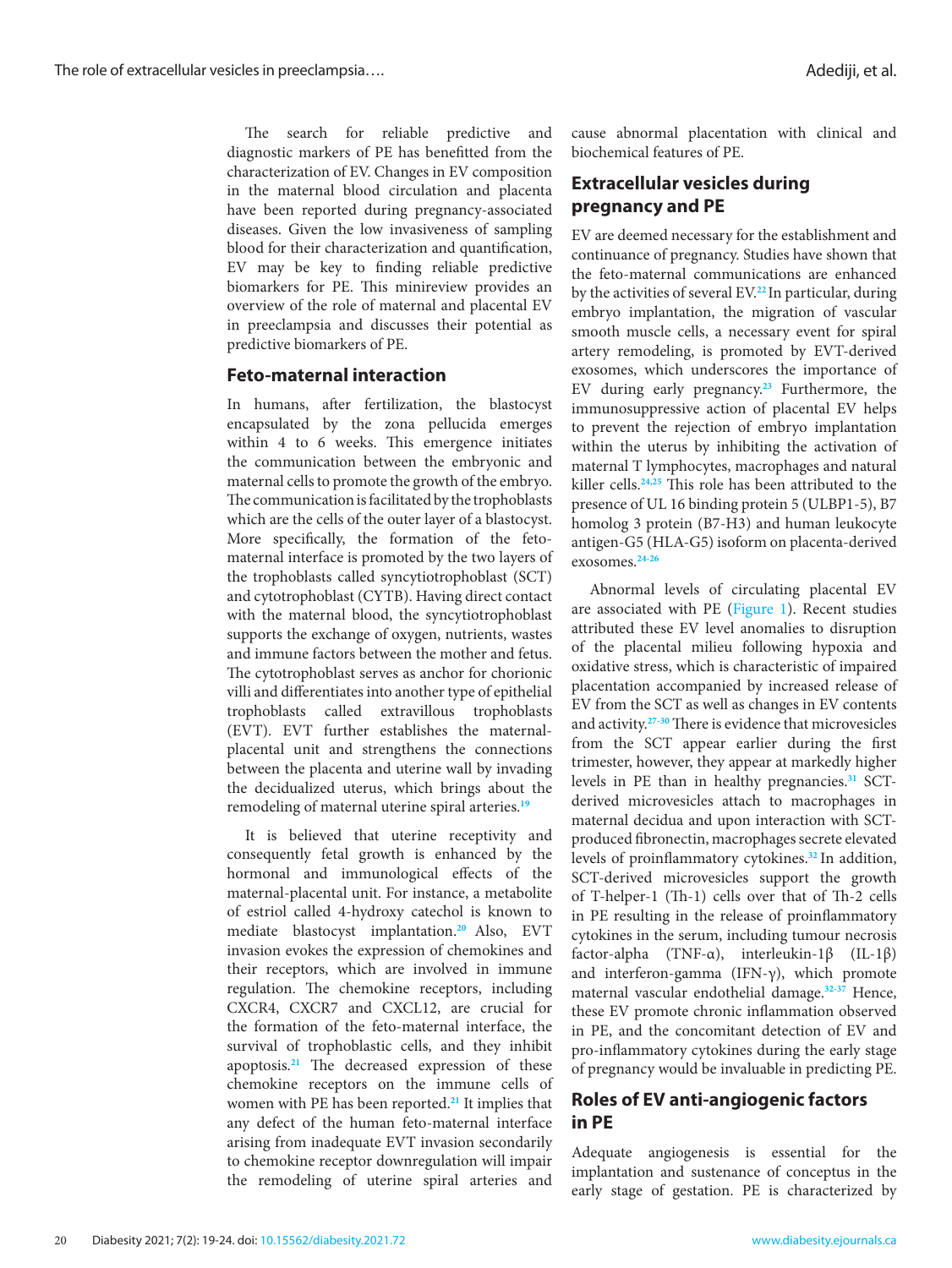<span id="page-2-0"></span>

**Figure 1: Dysregulated release of extracellular vesicles (EV) from placenta into maternal blood circulation during preeclampsia.**

Inadequate trophoblast invasion and abnormal remodeling of spiral arteries during pregnancy cause abnormal placentation resulting in dysregulation of placental EVs. Under this condition, placental EV released into the maternal blood carry biomolecules that exacerbate maternal immunodysregulation and anti-angiogenesis leading to reduced nitric oxide production, elevated free radicals (peroxynitrite ONOO- ) and in turn multi-organ vascular endothelial dysfunction, hypertension and proteinuria, which characterize PE.

 derived exosomes expressing sFlt-1 and sENG angiogenesis dysfunction which manifests by elevated levels of anti-angiogenic factors including sFlt-1 and sENG **[38](#page-4-16)**. Pillay et al. reported that EVTwere markedly elevated in women with PE at a gestational age of less than 34 weeks**[39](#page-4-17)**.

Some of the commonly used biomarkers for PE are released by maternal and fetal EV especially those involved in the regulation of angiogenesis, which include VEGF, PGF, sENG, sFlt-1, tissue inhibitor of metallopeptidase 1 (TIMP1), plasminogen activator inhibitor type 1 (PAI1) and transforming growth factor beta-1 (TGF-β1).**[6](#page-3-13),[40](#page-4-18)** Tan et al. determined these EV-related biomarkers in the plasma of PE patients by using cholera toxin B chain (CTB) and annexin V to isolate EV, and reported that the levels of interleukin-6, TIMP1 and sENG were increased in CTB vesicles, while tumor growth factor, PAI1 and S100b were increased in both CTB and annexin V vesicles.**[40](#page-4-18)**

Similarly, it was reported that CTB-TIMP, annexin V-PAI1 (100% sensitivity, 78.6% specificity), but not maternal plasma TIMP or PAI1, predicted PE in a low-risk population at a mean gestational age of  $7.3 \pm 2.9$  weeks before a formal diagnosis of PE was

made.**[41](#page-4-19)**This observation suggests that EV not only provide transport for these biomolecules associated with pregnancy and pregnancy-associated diseases, but they also facilitate their measurement within maternal blood, thus making EV potential predictor of PE.

Motta-Mejia et al. observed that SCT-derived EV from women with PE can repress endothelial nitric oxide synthase (eNOS) leading to vascular endothelial damage, elevated BP, and proteinuria.**[42](#page-4-20)** Levels of SCT-derived EV expressing active neprilysin (NEP), an endopeptidase involved in promoting placental ischemia, were elevated in the blood of women with PE.**[28](#page-4-21)** It was also reported that levels of placenta-derived exosomes carrying syncytin-2 (Sync-2), a protein crucial for the differentiation of CYTB and the inhibition of maternal immune response through PD-1/PDL and Fas-FasL pathways, are significantly decreased in women with PE.**[43](#page-4-22)[,44](#page-4-23)** Thus, NEP and Sync-2 may be useful biomarkers for the early detection of PE.

## **Roles of EV microRNAs in PE**

A growing body of evidence indicates that healthy pregnancies and pregnancy-related diseases are influenced by the materials contained in EV. Studies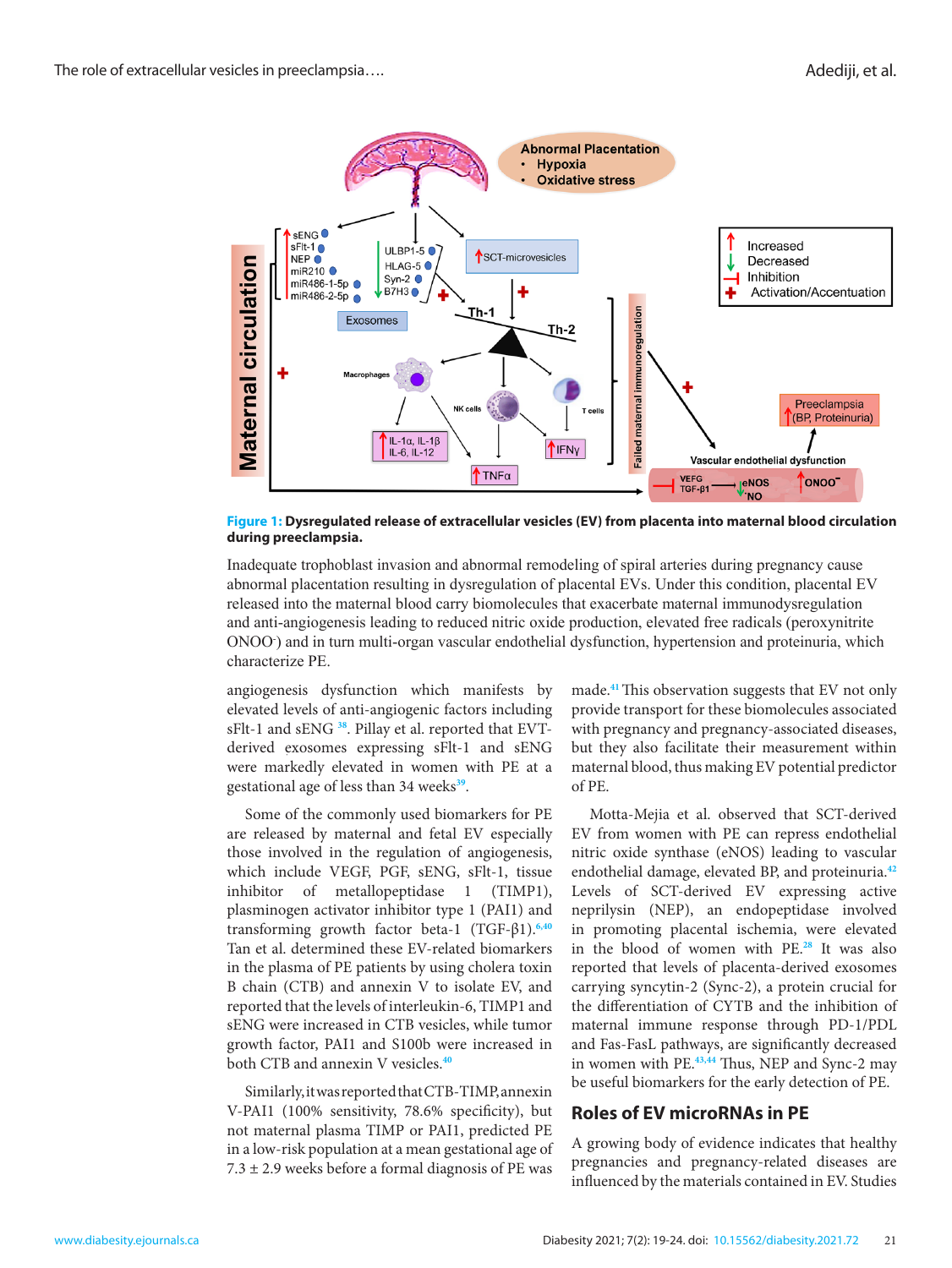reported on the role of EV cargos in maintaining a balance between angiogenic and anti-angiogenic factors, the loss of which contributes to endothelial dysfunction and ischemic damage in pregnant women with PE.**[45](#page-5-0)[,46](#page-5-1)** In particular, microRNAs (miR) present in placenta-derived exosomes may modify the expression pattern of genes associated with angiogenic processes during pregnancy. For instance, miR-31, miR-150 and miR-125a, which were found in maternal EV, are involved in the initiation and promotion of angiogenic processes during pregnancy.**[47](#page-5-2)[-50](#page-5-3)** In contrast, placental exosome-derived anti-angiogenic miR-155, which has been shown to promote endothelial dysfunction by repressing eNOS expression, is increasingly released from PE placenta.**[51](#page-5-4)**

There is evidence that the regulation of inflammatory responses in pregnant women is promoted by EV microRNAs. Matsubara et al. reported that miR-517a present in trophoblastderived exosomes is involved in maternal immune response during pregnancy via regulation of Th-1/ Th-2 balance and prevents the suppression of antiinflammatory cytokines.**[52](#page-5-5)** Meanwhile, certain EV microRNAs have been shown to be proinflammatory during PE, particularly placental exosome-derived miR-494 has been shown to inhibit macrophage polarization to M2 subtype through the suppression of uterine PGE2 secretion, which participates in maintaining the immune balance at the feto-maternal interface.**[53](#page-5-6)** Placental exosome-derived miR-210 was upregulated in PE women and linked to promoting inflammation by downregulating the STAT6/IL-4 pathway.**[54](#page-5-7),[55](#page-5-8)** Furthermore, hsa-miR-486-1-5-p and hsa-miR-486-2-5-p copies were enriched in placenta-derived exosomes of women with PE when compared to subjects without PE.**[56](#page-5-9)**

Taken together, the detection of these exosomederived microRNAs released from the placenta into the maternal blood circulation during the early stage of pregnancy could be useful for early detection of PE.

### **CONCLUSION**

EV play a crucial role in the interactions between maternal and fetal tissues during pregnancy. Despite acknowledging the plethora of functions exhibited by EV and their cargos in placentation, angiogenesis and immunoregulation, the usefulness of EV for diagnostic purposes is hampered by the lack of standardized procedure for the identification of EV in clinical settings. Further studies on how fetomaternal EV crosstalk with cellular and molecular signaling pathways involved in fetal development would be critical for establishing precise and accurate methods of PE early detection.

### **ACKNOWLEDGEMENTS**

Special thanks to Dr. Sathish Kumar Natarajan for the encouragement and opportunity to write this minireview.

### **REFERENCES**

- <span id="page-3-0"></span>1. Sarosh Rana, Elizabeth Lemoine, Joey P. Granger, S. Ananth Karumanchi. Preeclampsia Pathophysiology, Challenges, and Perspectives. *Circ Res*.2019; 124: 1094- 1112. doi: 10.1161/CIRCRESAHA.118.313276
- <span id="page-3-1"></span>2. Kirsten R. Palmer and Stephen Tong. Accurately Predicting the Risk of Serious Maternal Morbidity in Preterm Preeclampsia, Can It Be Done? *Hypertension*. 2018; 71:569- 571. doi: 10.1161/HYPERTENSIONAHA.117.10442
- <span id="page-3-2"></span>3. Chaiworapongsa, T., Chaemsaithong, P., Yeo, L., and Romero, R. Preeclampsia part 1: current understanding of its pathophysiology. *Nat. Rev. Nephrol.* 2014; 10:466–480. doi: [10.1038/nrneph.2014.102](https://dx.doi.org/10.1038%2Fnrneph.2014.102)
- <span id="page-3-3"></span>4. Zamorski MA, Green LA. NHBPEP report on high blood pressure in pregnancy: A summary for family physicians. *Am Fam Physician*. 2001; 64:263-71. [https://pubmed.ncbi.](https://pubmed.ncbi.nlm.nih.gov/11476271) [nlm.nih.gov/11476271](https://pubmed.ncbi.nlm.nih.gov/11476271)
- <span id="page-3-4"></span>5. He Y, Smith S.K, Day K.A, Clark D.E, Licence D.R, Charnock-Jones D.S. Alternative Splicing of Vascular Endothelial Growth Factor (VEGF)-R1 (FLT-1) pre-mRNA is Important for the Regulation of VEGF Activity. *Mol. Endocrinol*. 1999; 3:537–545.doi: [10.1210/mend.13.4.0265](https://doi.org/10.1210/mend.13.4.0265)
- <span id="page-3-13"></span>6. Richard J Levine, Sharon E Maynard, Cong Qian, Kee-Hak Lim, Lucinda J England, Kai F Yu, Enrique F Schisterman, Ravi Thadhani, Benjamin P Sachs, Franklin H Epstein, Baha M Sibai, Vikas P Sukhatme, S Ananth Karumanchi. Circulating Angiogenic Factors and the Risk of Preeclampsia. *N. Engl. J. Med*. 2004; 12:672–683. doi:[10.1056/NEJMoa031884](https://doi.org/10.1056/nejmoa031884)
- <span id="page-3-5"></span>7. Mutter W.P, Karumanchi S.A. Molecular mechanisms of preeclampsia. *Microvasc. Res*.2008; 75:1–8. doi:[10.1016/j.](https://doi.org/10.1016/j.mvr.2007.04.009) [mvr.2007.04.009](https://doi.org/10.1016/j.mvr.2007.04.009)
- <span id="page-3-6"></span>8. Kehinde Sola Akinlade, Isaac Oluwole Adediji, Sheu Kadiri Rahamon, Adeniran Olubukola Fawole, Olukemi Oluwatoyin Tongo. Serum copeptin and pregnancy outcome in preeclampsia. *Niger Med J*. 2015; 56:362–8. doi:[10.4103/0300-1652.170385](https://dx.doi.org/10.4103%2F0300-1652.170385)
- 9. Kanayama N, el Maradny E, Kajiwara Y, Maehara K, Tokunaga N, Terao T. Hypolumbarlordosis: A predisposing factor for preeclampsia. *Eur J Obstet Gynecol Reprod Biol*. 1997; 75:115-21. doi: [10.1016/s0301-2115\(97\)00072-9](https://doi.org/10.1016/s0301-2115(97)00072-9)
- <span id="page-3-7"></span>10. Poon LC, Shennan A, Hyett JA, Kapur A. The International Federation of Gynecology and Obstetrics (FIGO) initiative on preeclampsia: a pragmatic guide for first-trimester screening and prevention. *Int J Gynecol Obstet*. 2019; 145:1–33. doi[:10.1002/ijgo.12802](https://dx.doi.org/10.1002%2Fijgo.12802)
- <span id="page-3-8"></span>11. Murray D Mitchell, Hassendrini N Peiris, Miharu Kobayashi, Yong Q Koh, Gregory Duncombe, Sebastian E Illanes, Gregory E Rice, Carlos Salomon. Placental exosomes in normal and complicated pregnancy. *Am J Obstet Gynecol*. 2015; 213(4Suppl): S173-S181. doi:[10.1016/j.](https://doi.org/10.1016/j.ajog.2015.07.001) [ajog.2015.07.001](https://doi.org/10.1016/j.ajog.2015.07.001)
- <span id="page-3-9"></span>12. Tannetta D, Masliukaite I, Vatish M, Redman C, Sargent I. Update of syncytiotrophoblast derived extracellular vesicles in normal pregnancy and preeclampsia. *J Reprod Immunol*. 2017; 119:98-106. doi[:10.1016/j.jri.2016.08.008](https://doi.org/10.1016/j.jri.2016.08.008)
- <span id="page-3-10"></span>13. Colombo M, Raposo G, and Thery C. Biogenesis, secretion, and intercellular interactions of exosomes and other extracellular vesicles. *Annu. Rev.Cell Dev.Biol.* 2014; 30:255–289. doi[:10.1146/annurev-cellbio-101512-122326](http://10.1146/annurev-cellbio-101512-122326)
- <span id="page-3-11"></span>14. María Yáñez-Mó, Pia R-M Siljander, Zoraida Andreu, Apolonija Bedina Zavec, Francesc E Borràs, Edit I Buzas, Krisztina Buzas et al. Biological properties of extracellular vesicles and their physiological functions. *J Extracellvesicles*. 2015; 4:27066. doi: [10.3402/jev. v4.27066](https://doi.org/10.3402/jev.v4.27066)
- <span id="page-3-12"></span>15. Jan R, Chaudhry G-E-S. Understanding apoptosis and apoptotic pathways targeted cancer therapeutics. *Adv Pharm Bull*. 2019; 9(2):205–218. doi: [10.15171/](https://doi.org/10.15171/apb.2019.024) [apb.2019.024](https://doi.org/10.15171/apb.2019.024)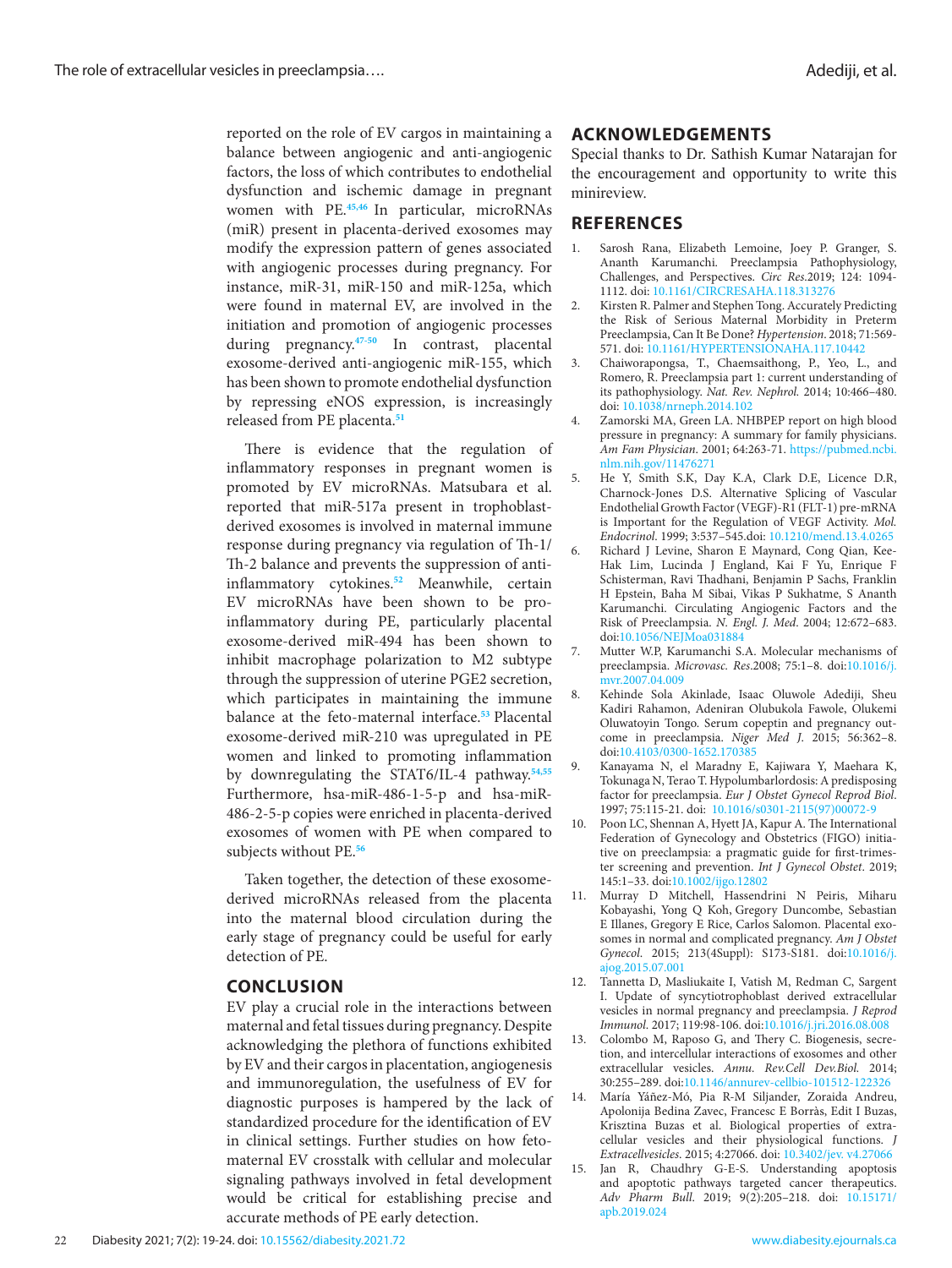- <span id="page-4-0"></span>16. Akers J.C, Gonda D, Kim R, Carter B.S, and Chen C.C. Biogenesis of extracellular vesicles (EV): exosomes, microvesicles, retrovirus-like vesicles, and apoptotic bodies. *J. Neurooncol.* 2013; 113:1–11. doi: [10.1007/](https://doi.org/10.1007/s11060-013-1084-8) [s11060-013-1084-8](https://doi.org/10.1007/s11060-013-1084-8)
- <span id="page-4-1"></span>17. Caruso S, Poon IKH. Apoptotic cell-derived extracellular vesicles: more than just debris. *Front Immunol*. 2018; 9:1486–1486. doi[:10.3389/fimmu.2018.01486](https://doi.org/10.3389/fimmu.2018.01486)
- <span id="page-4-2"></span>18. Kowal J, Tkach M, and Thery C. Biogenesis and secretion of exosomes. *Curr.Opin. CellBiol.* 2014; 29:116–125. doi[:10.1016/j.ceb.2014.05.004](https://doi.org/10.1016/j.ceb.2014.05.004)
- <span id="page-4-3"></span>19. Jinhang Gao, Bo Wei, Thiago M. de Assuncao, Zhikui Liu, Xiao Hu, Samar Ibrahim, Shawna A. Cooper, Sheng Cao, Vijay H. Shah, Enis Kostallari. Hepatic stellate cell autophagy inhibits extracellular vesicle release to attenuate liver fibrosis. *Journal of Hepatology*. 2020; 73:1144–1154. doi[:10.1016/j.jhep.2020.04.044](https://doi.org/10.1016/j.jhep.2020.04.044)
- <span id="page-4-4"></span>20. Burton GJ, Woods AW, Jauniaux E, Kingdom JC. Rheological and physiological consequences of conversion of the maternal spiral arteries for uteroplacental blood flow during human pregnancy. *Placenta*. 2009; 30:473–482. doi: [10.1016/j.placenta.2009.02.009](https://dx.doi.org/10.1016%2Fj.placenta.2009.02.009)
- <span id="page-4-5"></span>21. B.C Paria, H. Lim, X.N Wang, J. Liehr, S.K Das, S.K Dey. Coordination of differential effects of primary estrogen and catecholestrogen on two distinct targets mediates embryo implantation in the mouse. *Endocrinology.* 1998; 39:5235–5246. doi: [10.1210/endo.139.12.6386](https://doi.org/10.1210/endo.139.12.6386)
- <span id="page-4-6"></span>22. Lu J, Zhou WH, Ren L, Zhang YZ. CXCR4, CXCR7, and CXCL12 are associated with trophoblastic cells apoptosis and linked to pathophysiology of severe preeclampsia. *Exp Mol Pathol*. 2015; 100(1):184–91. doi: [10.1016/j.](https://doi.org/10.1016/j.yexmp.2015.12.013) [yexmp.2015.12.013](https://doi.org/10.1016/j.yexmp.2015.12.013)
- <span id="page-4-7"></span>23. Salomon C, Yee S, Scholz-Romero K, Kobayashi M, Vaswani K, Kvaskoff D, Illanes S.E, Mitchell M.D, Rice G.E. Extravillous trophoblast cells-derived exosomes promote vascular smooth muscle cell migration. *Front. Pharmacol*. 2014; 5. doi:[10.3389/fphar.2014.00175](https://dx.doi.org/10.3389%2Ffphar.2014.00175)
- <span id="page-4-8"></span>24. Buca D, Bologna G, D'amico A, Cugini S, Musca F, Febbo M, D'arcangelo D, Buca D, Simeone P, Liberati M et al. Extracellular vesicles in feto–maternal crosstalk and pregnancy disorders. *Int. J. Mol. Sci*. 2020; 21:2120. doi[:10.3390/](https://dx.doi.org/10.3390%2Fijms21062120) iims21062120
- <span id="page-4-9"></span>25. Holder BS, Tower CL, Forbes K, Mulla MJ, Aplin JD, Abrahams VM. Immune cell activation by trophoblast-derived microvesicles is mediated by syncytin 1. *Immunology*. 2012; 136(2):184-191. doi[:10.1111/j.1365-2567.2012.03568.x](https://doi.org/10.1111/j.1365-2567.2012.03568.x)
- <span id="page-4-10"></span>26. S.K. Kshirsagar, S.M. Alam, S. Jasti, H. Hodes, T. Nauser, M. Gilliam, C. Billstrand, J.S. Hunt, and M.G. Petroff. Immunomodulatory molecules are released from the first trimester and term placenta via exosomes. *Placenta*. 2012; 33(12):982-990. doi[:10.1016/j.placenta.2012.10.005](https://dx.doi.org/10.1016%2Fj.placenta.2012.10.005)
- <span id="page-4-11"></span>27. Sarwat I. Gilani, Tracey L. Weissgerber, Vesna D. Garovic and Muthuvel Jayachandran. Preeclampsia and Extracellular Vesicles. *Curr Hypertens Rep*. 2016; 18:68. doi: [10.1007/s11906-016-0678-x](https://doi.org/10.1007/s11906-016-0678-x)
- <span id="page-4-21"></span>28. Gill M, Motta-Mejia C, Kandzija N, Cooke W, Zhang W, Cerdeira A.S, Bastie C, Redman C, Vatish M. Placental syncytiotrophoblast-derived extracellular vesicles carry active NEP (Neprilysin) and are increased in preeclampsia. *Hypertension*. 2019; 73:1112–1119. doi[:10.1161/](https://doi.org/10.1161/hypertensionaha.119.12707) [HYPERTENSIONAHA.119.12707](https://doi.org/10.1161/hypertensionaha.119.12707)
- 29. Chan Han, Chenyu Wang, Yuanyuan Chen, Jiwei Wang, Xin Xu, Tristan Hilton, Wei Chai, Zilong Zhao, Yingang Wu, Ke Li, Katie Houck, Li Liu, Anil K Sood, Xiaoping Wu, Fengxia Xue, Min Li, Jing-fei Dong, Jianning Zhang. Placenta-derived extracellular vesicles induce preeclampsia in mouse models. *Haematologica*. 2020; 105 (6):1686- 1694.<https://doi.org/10.3324/haematol.2019.226209>
- <span id="page-4-12"></span>30. Carlos Salomon, Jennifer Ryan, Luis Sobrevia, Miharu Kobayashi, Keith Ashman, Murray Mitchell, Gregory E Rice. Exosomal signaling during hypoxia mediates microvascular endothelial cell migration and vasculogenesis. *PLoS One*. 2013; 8;8(7): e68451. doi: [10.1371/journal.](https://doi.org/10.1371/journal.pone.0068451) [pone.0068451](https://doi.org/10.1371/journal.pone.0068451)
- <span id="page-4-13"></span>31. Cha Han, Lulu Han, Pengzhu Huang, Yuanyuan Chen, Yingmei Wang and Fengxia Xue. Syncytiotrophoblast-Derived Extracellular Vesicles in Pathophysiology of Preeclampsia. *Front. Physiol.* 2019; 10:1236. doi:[10.3389/](https://doi.org/10.3389/fphys.2019.01236) [fphys.2019.01236](https://doi.org/10.3389/fphys.2019.01236)
- <span id="page-4-14"></span>32. Atay S, Gercel-Taylor C & Taylor DD. Human trophoblast-derived exosomal fibronectin induces pro-inflammatory IL-1beta production by macrophages. *American Journal of Reproductive Immunology.* 2011; 66: 259–269. doi: [10.1111/j.1600-0897.2011. 00995.x](https://doi.org/10.1111/j.1600-0897.2011.00995.x)
- 33. Keelan JA, Mitchell MD. Placental cytokines and preeclampsia. *Front Biosci*. 2007; 12:2706–2727. doi:[10.2741/2266](https://doi.org/10.2741/2266)
- 34. Redman CW, Sargent IL. Microparticles and immunomodulation in pregnancy and pre-eclampsia. *J Reprod Immunol*. 2007; 76:61–67. doi:[10.1016/j.jri.2007.03.008](https://doi.org/10.1016/j.jri.2007.03.008)
- 35. Southcombe J, Tannetta D, Redman C, Sargent I. The immunomodulatory role of syncytiotrophoblast microvesicles. *PLoS One*. 2011; 6: e20245. [https://doi.org/10.1371/](https://doi.org/10.1371/journal.pone.0020245) [journal.pone.0020245](https://doi.org/10.1371/journal.pone.0020245)
- 36. Jacqueline E Siljee, Esther J Wortelboer, Maria P H Koster, Sandra Imholz, Wendy Rodenburg, Gerard H A Visser, Annemieke de Vries, Peter C J I Schielen, Jeroen L A Pennings. Identification of interleukin-1 beta, but no other inflammatory proteins, as an early onset preeclampsia biomarker in first trimester serum by bead-based multiplexed immunoassays. *Prenat Diagn*. 2013; 33(12):1183-1188. doi:[10.1002/pd.4219](https://doi.org/10.1002/pd.4219)
- <span id="page-4-15"></span>37. Dong W, Yin L. Expression of lipoxin A4, TNFα and IL-1β in maternal peripheral blood, umbilical cord blood and placenta, and their significance in preeclampsia. *Hypertens Pregnancy*. 2014; 33(4):449-456. doi[:10.3109](https://doi.org/10.3109/10641955.2014.931419) [/10641955.2014.931419](https://doi.org/10.3109/10641955.2014.931419)
- <span id="page-4-16"></span>38. Natalia Gebara, Yolanda Correia, Keding Wang and Benedetta Bussolati. Angiogenic Properties of Placenta-Derived Extracellular Vesicles in Normal Pregnancy and in Preeclampsia. *Int. J. Mol. Sci*. 2021; 22:5402. doi: [10.3390/ijms22105402](https://doi.org/10.3390/ijms22105402)
- <span id="page-4-17"></span>39. Pillay P, Maharaj N, Moodley J, Mackraj I. Placental exosomes and pre-eclampsia: Maternal circulating levels in normal pregnancies and, early and late onset pre-eclamptic pregnancies. *Placenta*. 2016; 46: 18–25. doi: [10.1016/j.](https://doi.org/10.1016/j.placenta.2016.08.078) [placenta.2016.08.078](https://doi.org/10.1016/j.placenta.2016.08.078)
- <span id="page-4-18"></span>40. Kok Hian Tan, Soon Sim Tan, Siu Kwan Sze, Wai Kheong Ryan Lee, Mor Jack Ng, Sai Kiang Lim. Plasma biomarker discovery in preeclampsia using a novel differential isolation technology for circulating extracellular vesicles. *Am J Obstet Gynecol*. 2014; 211(4): 380.e1-13. doi: [10.1016/j.](https://doi.org/10.1016/j.ajog.2014.03.038) [ajog.2014.03.038](https://doi.org/10.1016/j.ajog.2014.03.038)
- <span id="page-4-19"></span>41. Kok Hian Tan, Soon Sim Tan, Mor Jack Ng, Wan Shi Tey, Wei Kian Sim, John Carson Allen, Sai Kiang Lim. Extracellular vesicles yield predictive preeclampsia biomarkers. *Journal of Extracellular Vesicles.* 2017; 6:1408390. doi: [10.1080/20013078.2017.1408390](https://dx.doi.org/10.1080%2F20013078.2017.1408390)
- <span id="page-4-20"></span>Carolina Motta-Mejia, Neva Kandzija, Wei Zhang, Vuyane Mhlomi, Ana Sofia Cerdeira, Alexandra Burdujan, Dionne Tannetta, Rebecca Dragovic, Ian L. Sargent, Christopher W. Redman, Uday Kishore, Manu Vatish. Placental vesicles carry active endothelial nitric oxide synthase and their activity is reduced in preeclampsia. *Hypertension*. 2017; 70:372–381. doi: [10.1161/](https://dx.doi.org/10.1161%2FHYPERTENSIONAHA.117.09321) [HYPERTENSIONAHA.117.09321](https://dx.doi.org/10.1161%2FHYPERTENSIONAHA.117.09321)
- <span id="page-4-22"></span>43. Vargas A, Zhou S, Éthier-Chiasson M, Flipo D, Lafond J, Gilbert C, Barbeau B. Syncytin proteins incorporated in placenta exosomes are important for cell uptake and show variation in abundance in serum exosomes from patients with preeclampsia. *FASEB J*. 2014; 28: 3703–3719. doi: [10.1096/fj.13-239053](https://doi.org/10.1096/fj.13-239053)
- <span id="page-4-23"></span>44. Mincheva-Nilsson L, Baranov V. Placenta-derived exosomes and syncytiotrophoblast microparticles and their role in human reproduction: Immune modulation for pregnancy success. *Am. J. Reprod. Immunol*. 2014; 72: 440–457. doi: [10.1111/aji.12311](https://doi.org/10.1111/aji.12311)